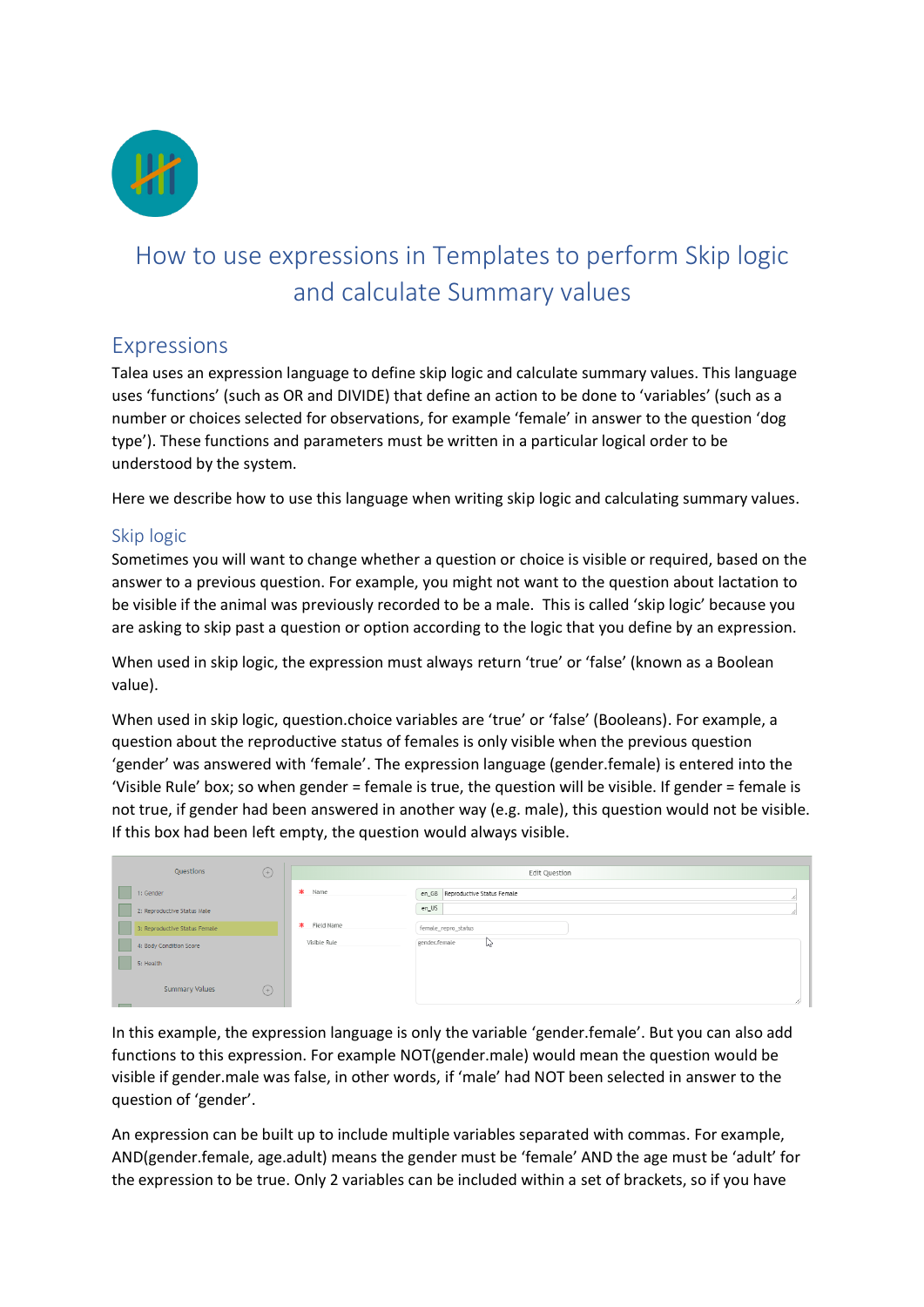more than 2 variables, these will need to be nested. For example AND(AND(gender.female, age.adult), reproduction.intact) means the gender must be 'female' AND the age must be 'adult' AND the reproductive status must be 'intact' for the expression to be true.

An expression can also include multiple functions nested within brackets. For example, NOT(AND(gender.female, age.adult)) means when the gender is 'female' AND the age is 'adult' the expression would return a false and the question would not be shown.

In the above examples we have used expressions to change the visibility of a question or choice. This language can also be used to change whether a question is required or not. In the following example, a multiple choice question about health has been set to false, by default (and when this box is empty) this would be 'true', meaning this question must be answered. An expression could also be used here, for example 'NOT(age.puppy)', this would mean this question about health would NOT have to be answered if the dog's age had previously been answered as 'puppy'.

| Edit Question                        |                                |         |  |  |
|--------------------------------------|--------------------------------|---------|--|--|
| $\ast$<br>Name                       | en_GB Health                   |         |  |  |
|                                      | en_US                          |         |  |  |
| $\ast$<br>Field Name                 | health                         |         |  |  |
| Visible Rule                         | I                              |         |  |  |
| Required Rule                        | false                          | n.<br>6 |  |  |
| Multiple Choice                      | $\checkmark$<br>Save<br>Cancel |         |  |  |
| indicates a required field<br>$\ast$ |                                |         |  |  |

## Other functions that can be used in skip logic include:

*(Note function names are not case sensitive)*

#### **And(<boolean>, <boolean>) : <boolean>**

Return true if both the first and second parameters are true.

## **Blank(<variable>) : <Boolean>**

Return true if the variable has no value. The variable can be of any type.

## **Not(<boolean>) : <boolean>**

Return true if the parameter is false, else return true.

## **NotBlank(<variable>) : <boolean>**

Return true if the variable has a value. The variable can be of any type.

## **NotEqual(<expression>, <expression>) : <boolean>**

Return true if the first and second parameters are different.

## **Or(<boolean>, <boolean>) : <boolean>**

Return true if either the first or second parameters is true.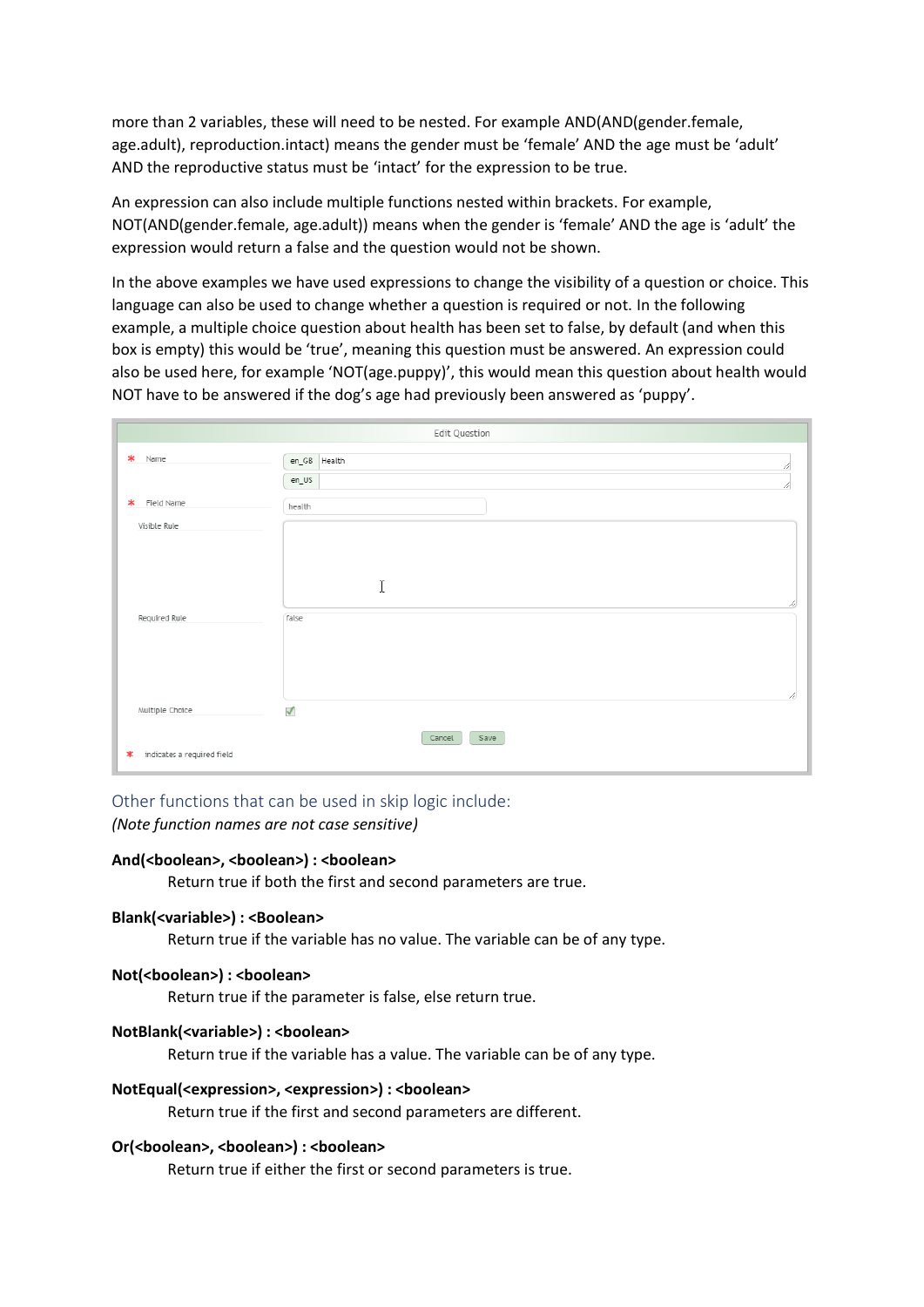## Summary values

In your Template you can add 'summary values', these are calculations that will be performed on all the available data when you ask to access your data via Analysis. These calculations are defined by expressions.

When used in summary values, the expression always returns a number.

When used in summary values, question.choice variables are numbers, calculated by aggregating all the observations. For example, where the question is 'gender' and the choices are 'male' or 'female', and 7 observations were made with 4 males and 3 females, gender.male would be assigned the value 4 and gender.female would assigned the value of 3.

Four summary values are calculated automatically and can be used as part of your summary value expressions:

**sighting\_count =** A simple count of all observations, excluding those that were deleted.

**on\_route\_count =** Count of undeleted observations that were recorded where the observer was within the buffer of the route.

**track\_length =** The aggregate length of recorded track segments, in meters.

**track\_time =** The total time of recorded track segments, in seconds (this excludes any time when the survey was paused).

For example, in the following example, the number of sightings per km of track surveyed is calculated using both the automatic summary values **sighting\_count** and **track\_length**.

| Questions<br>$+$<br>↳<br>1: Gender<br>2: Reproductive Status Male<br>3: Reproductive Status Female<br>4: Body Condition Score | Name<br>Summary Value Name<br>Expression<br>Data Format | en_GB Sightings per km<br>en_US<br>sightings_per_km<br>DIVIDE(sighting_count, DIVIDE(track_length, 1000))<br>0.00 |  |
|-------------------------------------------------------------------------------------------------------------------------------|---------------------------------------------------------|-------------------------------------------------------------------------------------------------------------------|--|
| 5: Health<br><b>Summary Values</b><br>$(+)$<br>1: Sightings per km<br>2: % Female                                             |                                                         | DIVIDE(sighting_count, DIVIDE(track_length, 1000))                                                                |  |

You can also use summary values you have created previously as part of new summary value expressions.

The data format is also defined here, including the number of decimal places and any symbols such as "%". For example, the following expression returns the percentage of animals that are female, in the data file this value will be expressed to 2 decimal places and followed by the "%" sign.